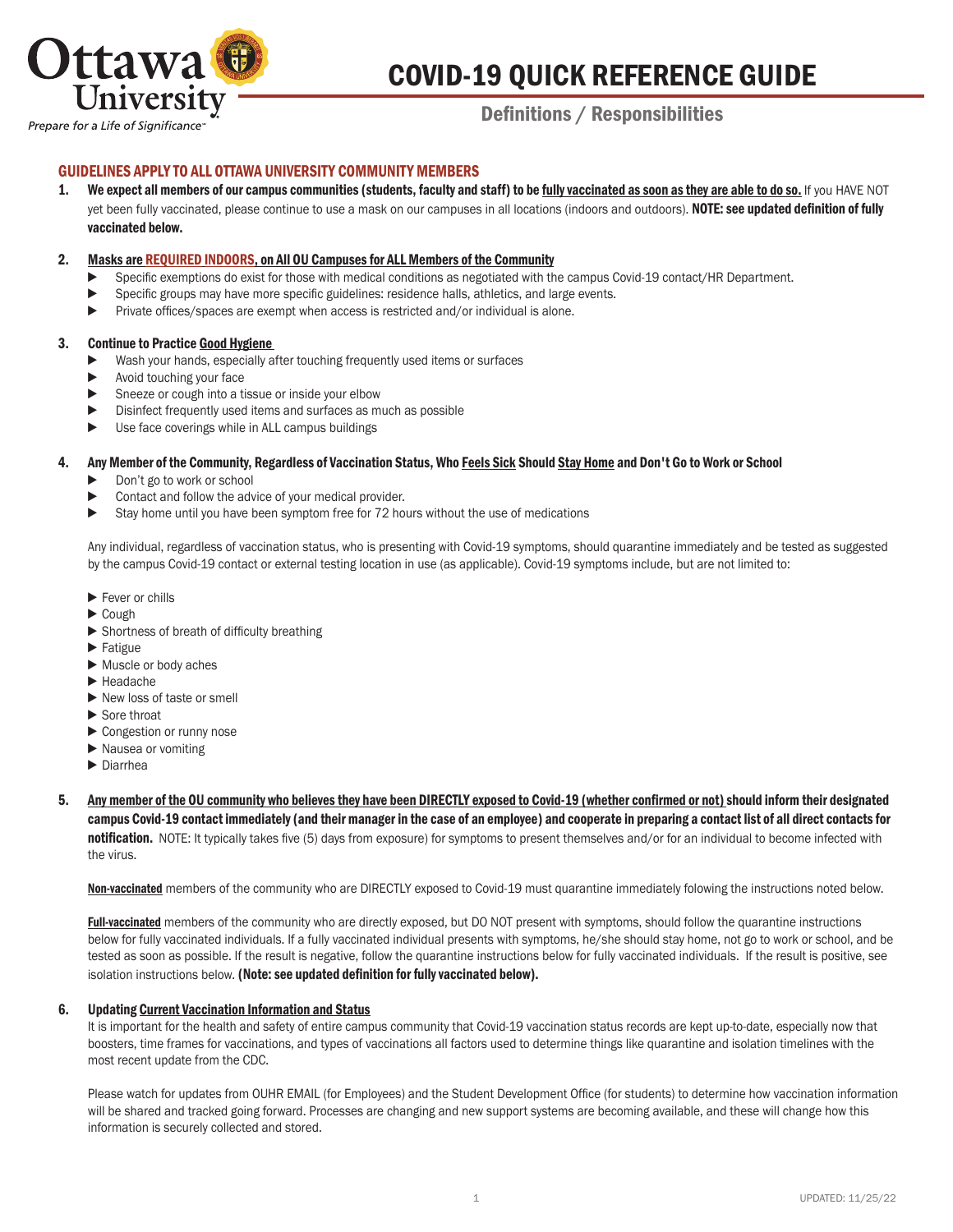## 7. Tracking POSITIVE Covid-19 Cases and CLOSE CONTACT-DIRECT EXPOSURES

 Guidelines on tracking and reporting positive Covid-19 cases and close contacts continues to evolve. Please watch for updates from OUHR EMAIL (for Employees) and the Student Development Office (for students) with guidance on what to do if you, someone close to you, or a close contact becomes sick or receive a Positive Covid-19 test result.

The University will keep you appraised of the best way to share this information to track and maintain information in its systems most effectively and to keep everyone as healthy as possible.

# CAMPUS COVID-19 CONTACT INFORMATION

| <b>CAMPUS</b> | CONTACT<br>a di sebagai kecamatan Sebagai Kecamatan Sebagai Kecamatan Sebagai Kecamatan Sebagai Kecamatan Sebagai Kecamat | <b>EXTENSION EXTENSION</b> | DIRECT DIAL |
|---------------|---------------------------------------------------------------------------------------------------------------------------|----------------------------|-------------|
|               |                                                                                                                           |                            |             |
|               |                                                                                                                           |                            |             |
|               |                                                                                                                           |                            |             |
|               |                                                                                                                           |                            |             |
|               |                                                                                                                           |                            |             |
|               |                                                                                                                           |                            |             |

#### TESTING OPTIONS

VACCINATED INDIVIDUALS

#### Direct Exposure – No Symptoms

It is becoming increasingly hard to find Covid-19 testing options in a timely manner. The CDC now includes approved AT HOME TESTS as an acceptable option for determining Covid-19 status.

The Federal Government recently rolled out the following website to order free AT HOME TESTS to be delivered directly to your home: https://www.covidtests. gov/

On January 15, 2022, the Federal Government passed a law requiring insurers to reimburse policy holders up to \$12 per test for the purchase of up to eight AT HOME Covid-19 TESTS during a 30-day period. As you look for AT HOME TEST options, keep this in mind and review your health insurance coverage for specific application and processing. Note that reimbursement is limited to those tests that have received emergency use authorization from the Food and Drug Administration. Currently this includes the following tests (this list may update on an ongoing basis):

| <b>Brand Name</b>                   |   | Tests per Pack Number of Tests Available for \$0 in 30 Days   |  |
|-------------------------------------|---|---------------------------------------------------------------|--|
| Ellume Covid-19 Home Test           |   | You can purchase up to 8 individual tests at \$0 for 30 days. |  |
| Binaxnow Covid-19 AG Card Home Test |   |                                                               |  |
| Ellume Covid-19 Home Test           |   |                                                               |  |
| Inteliswab Covid-19 Home Test       |   |                                                               |  |
| Quickvue At-Home Covid-19 Test      | 5 |                                                               |  |
| Quickvue At Home Covid-19 Test      |   |                                                               |  |
| On / Go Covid-19 Antigen Self-Test  |   |                                                               |  |
| <b>FlowFlex Kit Home Test</b>       |   |                                                               |  |

### DEFINITION OF "DIRECTLY EXPOSED" OR "CLOSE CONTACT"

Someone who was within 6 feet of an infected person for a cumulative total of 15 minutes or more over a 24-hour period starting from 2 days before illness onset (or, for asymptomatic patients, 2 days prior to test specimen collection) until the time the patient is isolated.

Pursuant to CDC Guidelines, if the individual is over the age of 65 or has an underlying medical condition, they are encouraged to work with the University to explore alternatives that best suit their needs. Employees should discuss their needs with their manager and the supervisor will work with the HR Department to define a plan that best works for the employee in their role with the University.

#### DEFINITON OF FULLY VACCINATED

A full vaccination is both doses of a two-dose vaccination within the last 6 months or one dose of a single dose vaccination within the last 2 months documented on a vaccination card OR both doses of a two-dose vaccination plus booster or one dose of a single dose vaccination plus booster documented on a vaccination card.



DEPARTMENT OF HUMAN RESOURCES